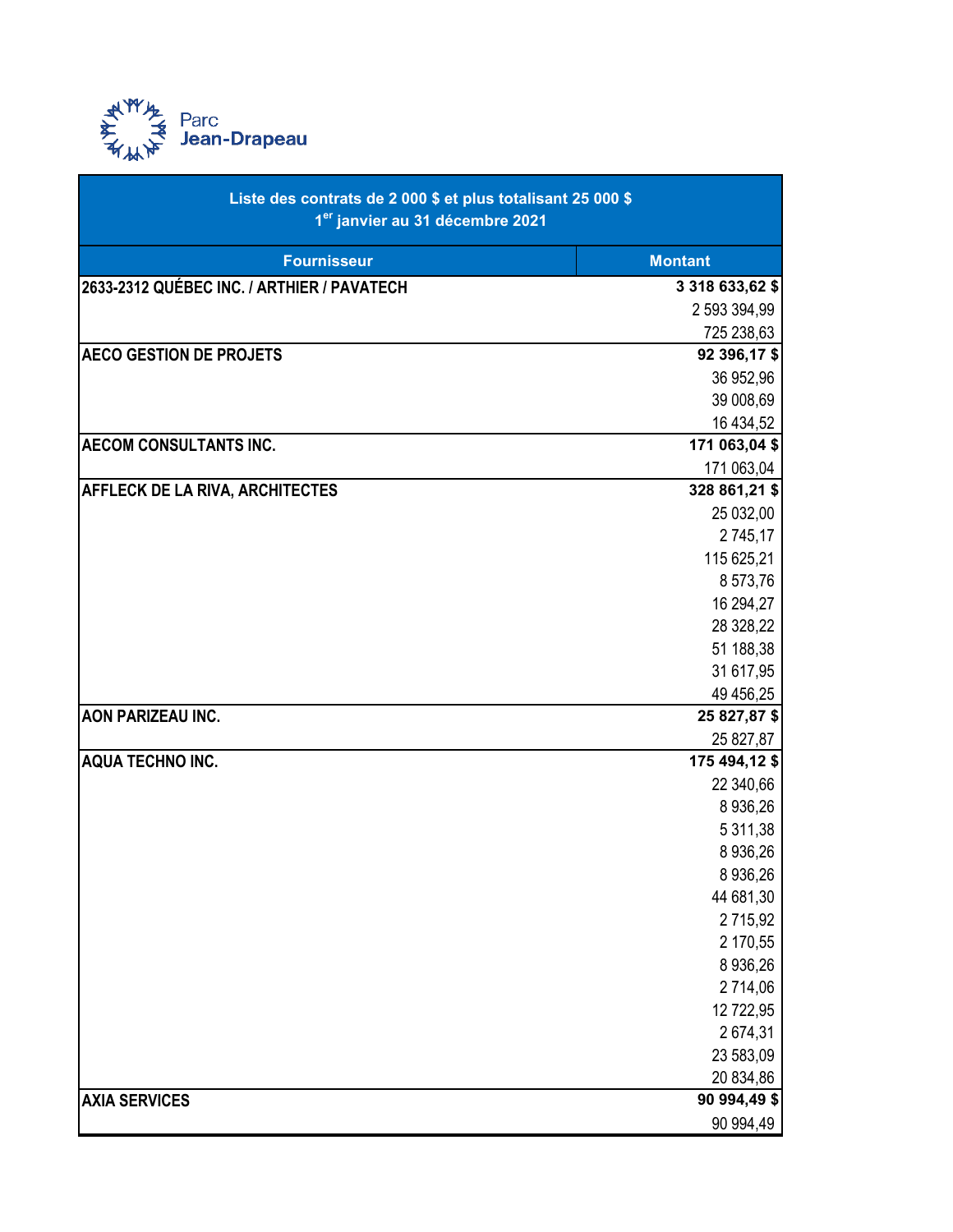| <b>BELL CANADA</b>                               | 28 656,00 \$            |
|--------------------------------------------------|-------------------------|
|                                                  | 28 656,00               |
| <b>BOUTHILLETTE PARIZEAU &amp; ASSOCIES INC.</b> | 130 318,66 \$           |
|                                                  | 19 714,47               |
|                                                  | 50 896,53               |
|                                                  | 59 707,66               |
| <b>BOXXO INC.</b>                                | 39 091,50 \$            |
|                                                  | 39 091,50               |
| <b>CABANA SÉGUIN INC.</b>                        | 52 624,06 \$            |
|                                                  | 24 949,58               |
|                                                  | 24 989,81               |
|                                                  | 2684,67                 |
| <b>CHAREX INC.</b>                               | 600 436,80 \$           |
|                                                  | 6 929,76                |
|                                                  | 593 507,04              |
| CIMA +                                           | 387 064,81 \$           |
|                                                  | 47 417,70               |
|                                                  | 199 996,18<br>47 513,69 |
|                                                  | 10 068,94               |
|                                                  | 6 332,24                |
|                                                  | 19 589,19               |
|                                                  | 25 170,03               |
|                                                  | 30 976,84               |
| <b>CLIMATISATION MORRISON INC.</b>               | 66 900,31 \$            |
|                                                  | 2 931,09                |
|                                                  | 35 379,40               |
|                                                  | 2 740,11                |
|                                                  | 2884,96                 |
|                                                  | 3764,65                 |
|                                                  | 2 864,55                |
|                                                  | 6 687,99                |
|                                                  | 6 997,03                |
|                                                  | 2 650,53                |
| <b>CONSTRUCTION CPB INC.</b>                     | 436 010,55 \$           |
|                                                  | 436 010,55              |
| <b>CONSTRUCTION DERIC INC.</b>                   | 1942 084,28 \$          |
|                                                  | 1 942 084,28            |
| <b>CONTENEURS EXPERTS S.D. INC.</b>              | 36 557,15 \$            |
|                                                  | 23 261,45               |
|                                                  | 13 295,70               |
| <b>CUBEX</b>                                     | 81 523,51 \$            |
|                                                  | 70 307,91               |
|                                                  | 7 060,01                |
|                                                  | 4 155,59                |
| <b>DALIMAR INSTRUMENTS ULC</b>                   | 57 803,80 \$            |
|                                                  | 57 803,80               |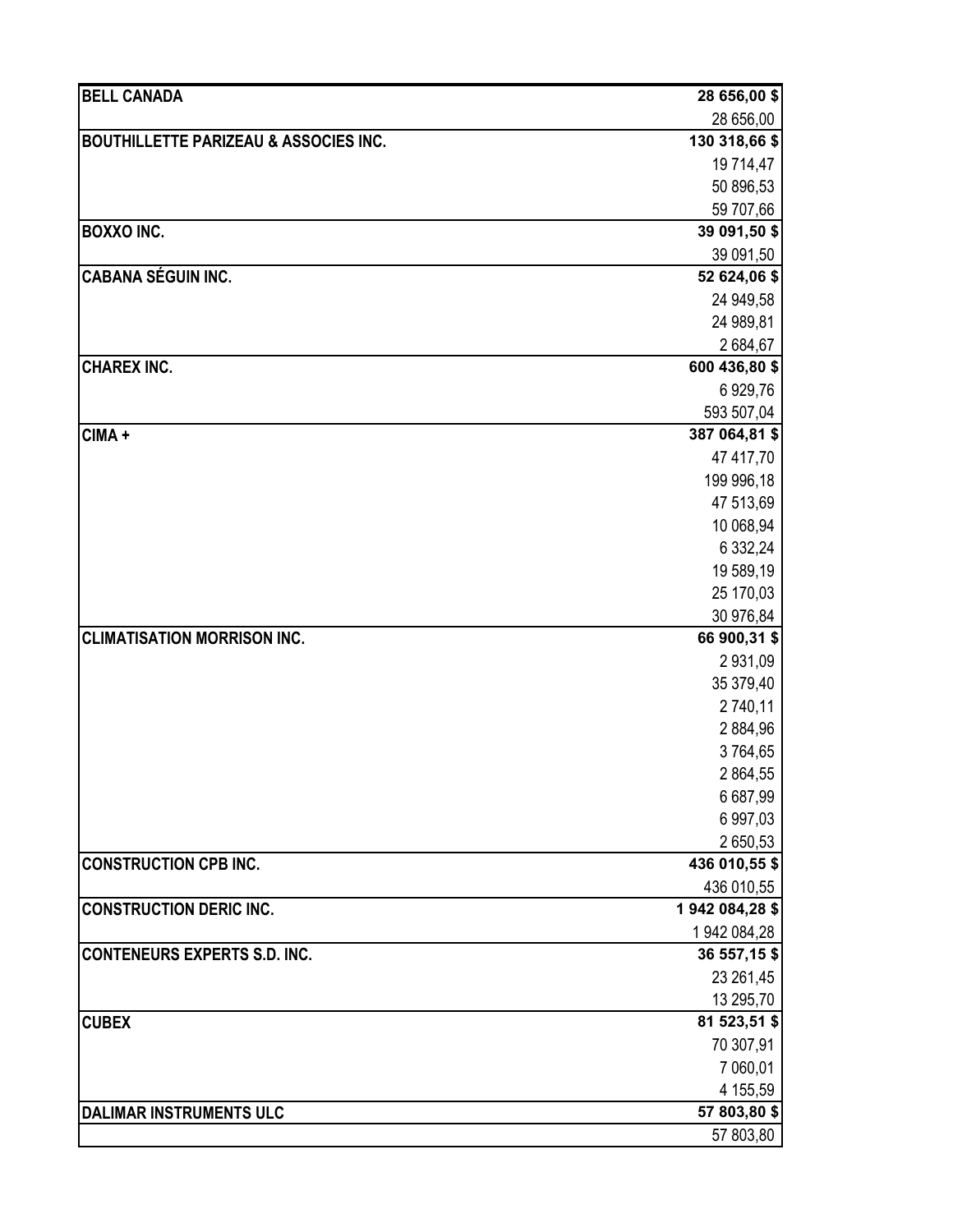| DEVCOR (1994) / 9006-9311 QUEBEC INC.                      | 1694 974,17\$        |
|------------------------------------------------------------|----------------------|
|                                                            | 1694 974,17          |
| <b>DUBOIS CONSTRUCTION 9134-0919 QUÉBEC INC.</b>           | 35 787,79 \$         |
|                                                            | 18 625,94            |
|                                                            | 17 161,85            |
| <b>ENTREPRISES CANBEC CONSTRUCTION INC.</b>                | 125 861,71 \$        |
|                                                            | 25 971,47            |
|                                                            | 24 972,56            |
|                                                            | 24 972,56            |
|                                                            | 24 972,56            |
|                                                            | 24 972,56            |
| <b>ENTREPRISES CLOUTIER &amp; GAGNON (1988) LTEE (LES)</b> | 234 810,01 \$        |
|                                                            | 234 810,01           |
| <b>ENTREPRISES DANIEL ROBERT INC.</b>                      | 45 980,34 \$         |
|                                                            | 4 594,63             |
|                                                            | 4 594,63             |
|                                                            | 4 594,63             |
|                                                            | 4 611,65<br>4 594,63 |
|                                                            | 4 594,63             |
|                                                            | 4 594,63             |
|                                                            | 4 611,65             |
|                                                            | 4 594,63             |
|                                                            | 4 594,63             |
| <b>EQUIPEMENTS STINSON QUEBEC INC.</b>                     | 30 302,91 \$         |
|                                                            | 5 0 5 1 , 4 1        |
|                                                            | 2 308,35             |
|                                                            | 19 309,01            |
|                                                            | 3 634,14             |
| <b>EXCAVATION E.S.M. INC.</b>                              | 337 511,14 \$        |
|                                                            | 337 511,14           |
| FNX-INNOV INC. / LABO S.M. INC.                            | 113 028,56 \$        |
|                                                            | 10 749,04            |
|                                                            | 14 476,78            |
|                                                            | 24 478,85            |
|                                                            | 22 054,49            |
|                                                            | 10 220,13            |
|                                                            | 8 4 5 5, 5 3         |
|                                                            | 6 181,06             |
|                                                            | 2666,61              |
|                                                            | 13 746,07            |
| <b>GEMITECH INC.</b>                                       | 282 128,11 \$        |
|                                                            | 7 400,61             |
|                                                            | 2 000,88             |
|                                                            | 8792,76              |
|                                                            | 11 702,46            |
|                                                            | 4 985,87             |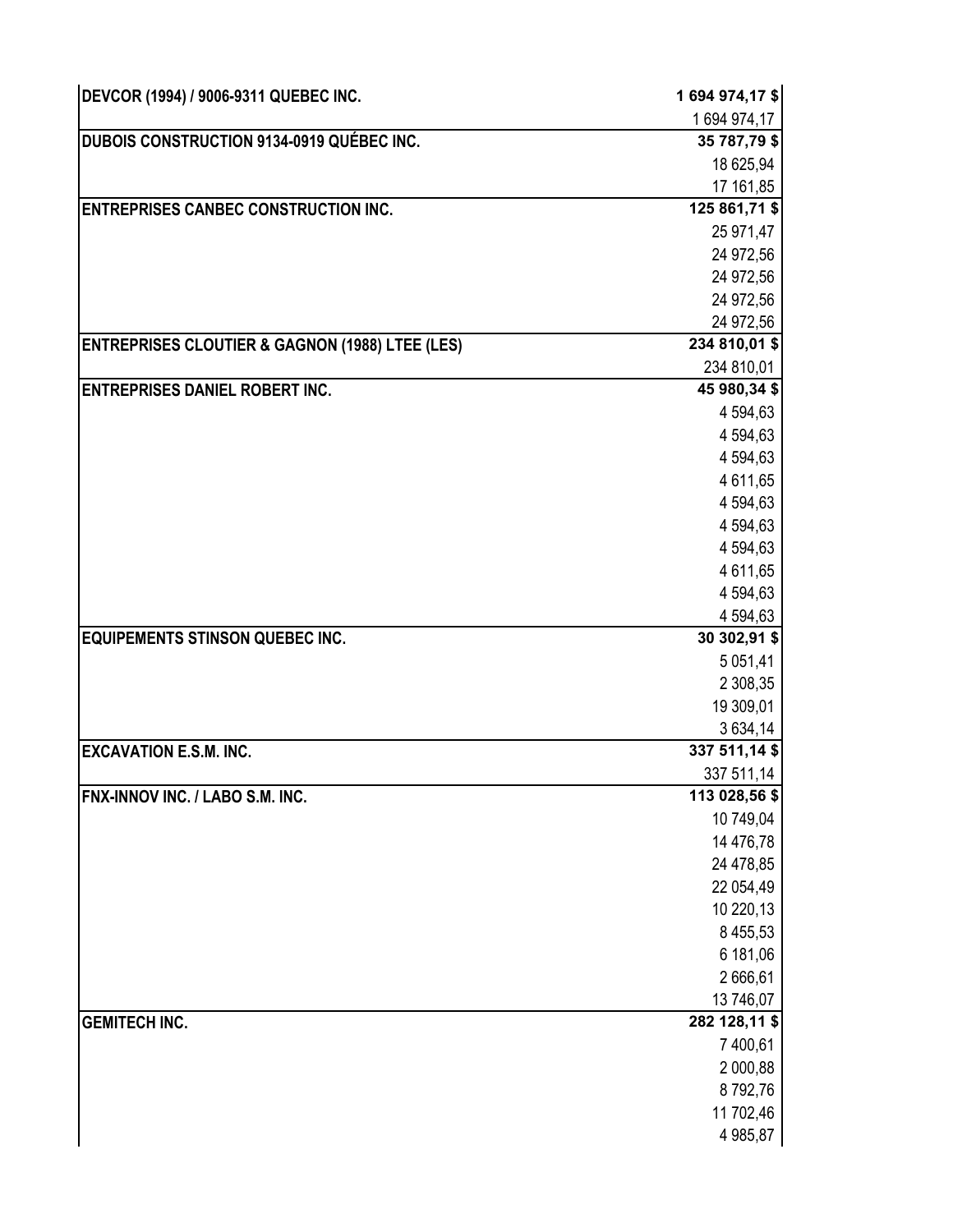|                                                   | 18 884,92                     |
|---------------------------------------------------|-------------------------------|
|                                                   | 64 964,08                     |
|                                                   | 4 811,29                      |
|                                                   | 46 870,52                     |
|                                                   | 16 451,77                     |
|                                                   | 10 393,74                     |
|                                                   | 84 869,21                     |
| GLT+ INC.                                         | 27 706,67 \$                  |
|                                                   | 12 221,84                     |
|                                                   | 15 484,83                     |
| <b>GROUPE ABS INC.</b>                            | 213 262,13 \$                 |
|                                                   | 13 859,06                     |
|                                                   | 44 317,68                     |
| <b>GROUPE ATWILL-MORIN INC.</b>                   | 155 085,39<br>2 629 892,12 \$ |
|                                                   | 2 629 892,12                  |
| <b>INDUSTRIES DOCDOR INC./ DOR DOCTEUR</b>        | 27 665,28 \$                  |
|                                                   | 24 989,81                     |
|                                                   | 2675,47                       |
| <b>INFORMATIQUE PROCONTACT</b>                    | 41 870,20 \$                  |
|                                                   | 5 180,77                      |
|                                                   | 5 384,96                      |
|                                                   | 8 0 57,44                     |
|                                                   | 9 907,09                      |
|                                                   | 13 339,94                     |
| JONATHAN VILLENEUVE / 9387-3289 QUEBEC INC.       | 69 444,90 \$                  |
|                                                   | 69 444,90                     |
| JOSEPH ELIE GROUPE ÉNERGIE BDL INC.               | 94 067,56 \$                  |
|                                                   | 62 702,84                     |
|                                                   | 15 919,63                     |
| <b>LALEMA INC.</b>                                | 15 445,09<br>39 407,42 \$     |
|                                                   | 9 186,50                      |
|                                                   | 2 048,80                      |
|                                                   | 2 432,71                      |
|                                                   | 2 162,00                      |
|                                                   | 3 281,94                      |
|                                                   | 2972,79                       |
|                                                   | 2 642,08                      |
|                                                   | 2 627,84                      |
|                                                   | 3 118,00                      |
|                                                   | 8 9 34, 76                    |
| LANGE PATENAUDE ÉQUIPEMENT LTÉE / KUBOTA MONTRÉAL | 28 242,84 \$                  |
|                                                   | 13 452,04                     |
|                                                   | 2 2 8 0, 8 7                  |
|                                                   | 2 2 4 5 , 0 8                 |
|                                                   | 2 405,57                      |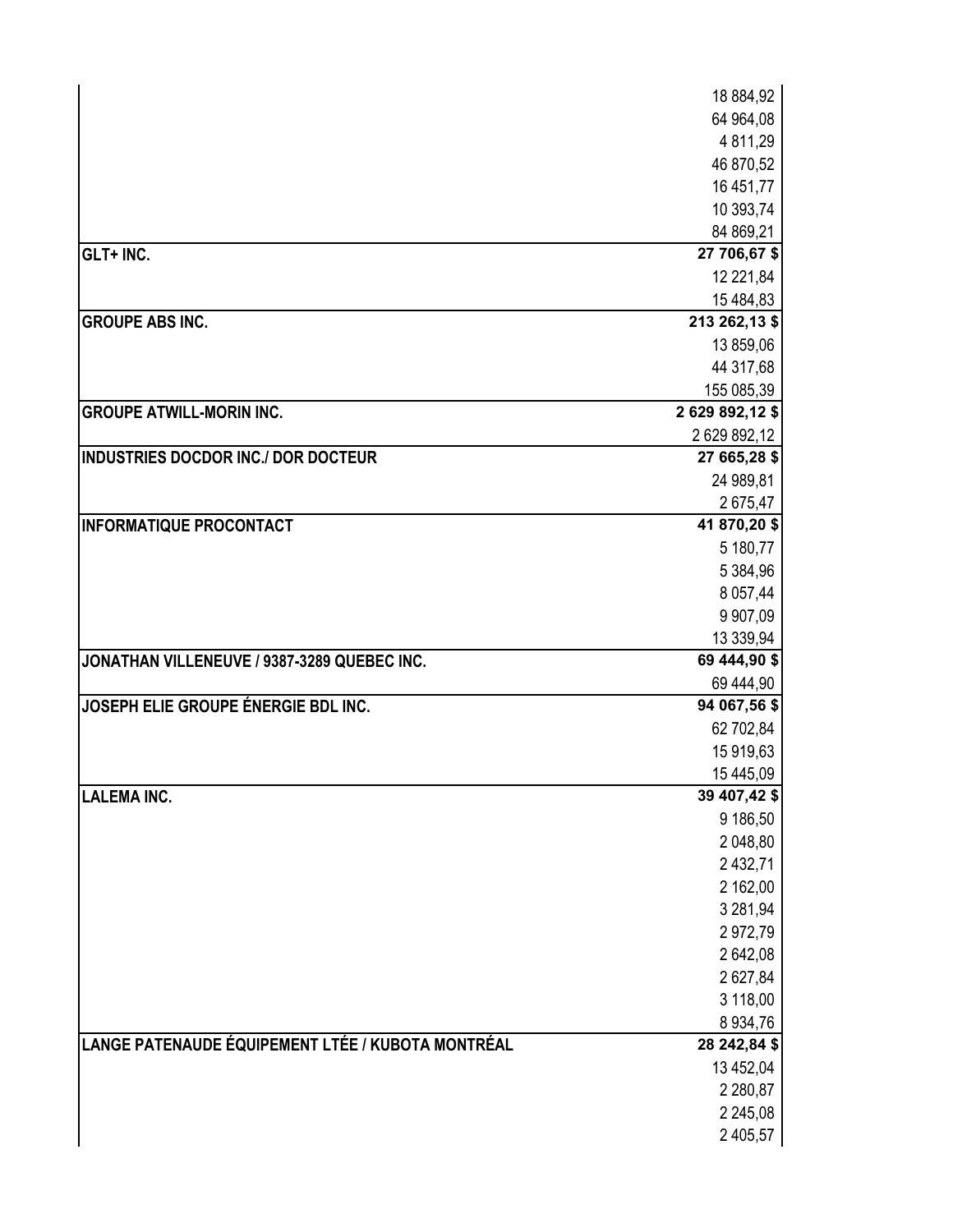|                                                  | 2 099,88        |
|--------------------------------------------------|-----------------|
|                                                  | 5759,40         |
| LES CONSTRUCTIONS PRV INC                        | 419 363,81 \$   |
|                                                  | 86 420,37       |
|                                                  | 332 943,44      |
| LES SERVICES EXP INC. (TEKNIKA HBA)              | 485 271,42 \$   |
|                                                  | 6 651,30        |
|                                                  | 267 570,07      |
|                                                  | 4 243,73        |
|                                                  | 7 057,73        |
|                                                  | 39 490,62       |
|                                                  | 12 832,34       |
|                                                  | 27 354,44       |
|                                                  | 3 3 1 7,03      |
|                                                  | 10 047,65       |
|                                                  | 4 5 69, 97      |
|                                                  | 4 9 52, 54      |
|                                                  | 6 662,50        |
|                                                  | 14 032,69       |
|                                                  | 6 171,28        |
|                                                  | 4 555,88        |
|                                                  | 65 761,65       |
| <b>LONGUS ÉQUIPEMENT INC.</b>                    | 202 298,52 \$   |
|                                                  | 190 686,04      |
|                                                  | 11 612,48       |
| <b>LORANGER MARCOUX AVOCATS s.e.n.c.r.l.</b>     | 44 567,99 \$    |
|                                                  | 41 846,54       |
|                                                  | 2 7 2 1 , 4 5   |
| <b>LOUE-FROID</b>                                | 27 252,36 \$    |
|                                                  | 21 631,87       |
|                                                  | 5 620,49        |
| <b>LUMEN</b>                                     | 485 640,98 \$   |
|                                                  | 3 257,50        |
|                                                  | 455 402,84      |
|                                                  | 6 246,47        |
|                                                  | 3 045,98        |
|                                                  | 5 387,32        |
|                                                  | 12 300,87       |
| <b>M.C. RAINVILLE INC.</b>                       | 1 030 471,10 \$ |
|                                                  | 620 888,76      |
|                                                  | 409 582,34      |
| MAÇONNERIE DESROSIERS DE L'ESTRIE INC.           | 101 823,91 \$   |
|                                                  | 101 823,91      |
| <b>MARQUAGE SIGNALISATION RIVE-SUD B.A. INC.</b> | 102 088,60 \$   |
|                                                  | 102 088,60      |
| <b>MARTECH SIGNALISATION INC.</b>                | 54 982,82 \$    |
|                                                  | 52 817,21       |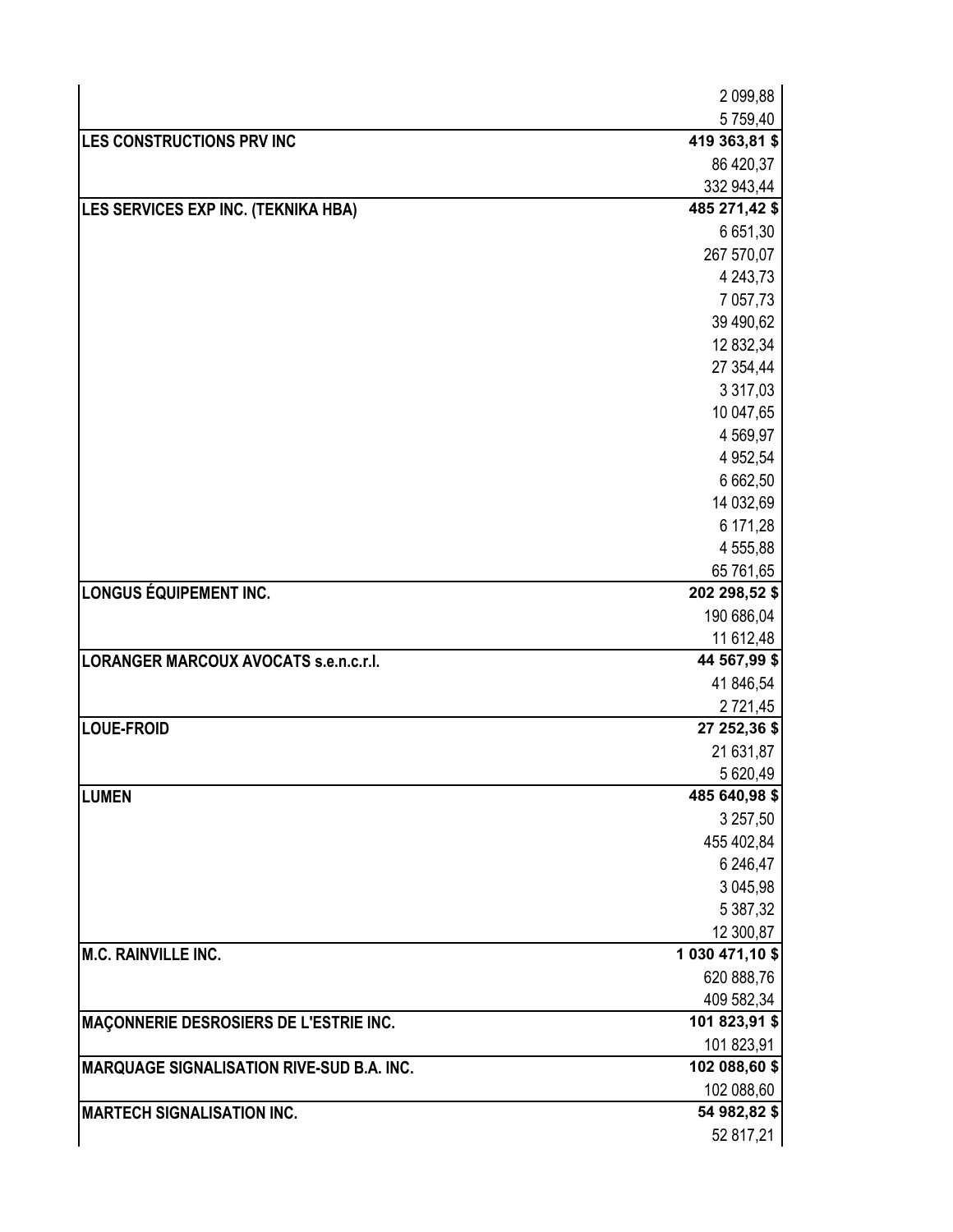|                                             | 2 165,61                  |
|---------------------------------------------|---------------------------|
| <b>MATÉRIAUX DE PLOMBERIE RAY-JEAN INC.</b> | 29 884,95 \$              |
|                                             | 9 0 58,87                 |
|                                             | 3 010,51                  |
|                                             | 3 098,57                  |
|                                             | 2 124,55                  |
|                                             | 5 012,54                  |
|                                             | 3675,77                   |
|                                             | 3 904,14                  |
| <b>MATÉRIAUX PAYSAGERS SAVARIA LTÉE</b>     | 25 936,22 \$              |
|                                             | 6 898,50                  |
|                                             | 2 3 3 4 , 0 1             |
| <b>MATHIEU LÉVESQUE</b>                     | 16 703,71<br>49 186,29 \$ |
|                                             | 49 186,29                 |
| <b>MATT RATT PRODUCTIONS INC.</b>           | 29 151,90 \$              |
|                                             | 5748,74                   |
|                                             | 23 403,16                 |
| <b>MEDISOLUTION (2009) INC.</b>             | 34 053,24 \$              |
|                                             | 34 053,24                 |
| <b>NOUVELLE HAUTEUR INC.</b>                | 29 387,62 \$              |
|                                             | 4 4 1 5 , 0 4             |
|                                             | 24 972,58                 |
| PIER-TECK CONSTRUCTION INC.                 | 294 827,20 \$             |
|                                             | 6 981,28                  |
|                                             | 3 146,87                  |
|                                             | 3 601,02                  |
|                                             | 4 999,97                  |
|                                             | 2 838,73                  |
|                                             | 4 541,52                  |
|                                             | 10 390,39                 |
|                                             | 7 179,04<br>3 007,74      |
|                                             | 4 643,85                  |
|                                             | 7 164,10                  |
|                                             | 3 3 5 4 , 4 0             |
|                                             | 3 214,70                  |
|                                             | 6 260,39                  |
|                                             | 13 327,90                 |
|                                             | 93 634,49                 |
|                                             | 9 368,16                  |
|                                             | 3722,32                   |
|                                             | 5 143,40                  |
|                                             | 9415,19                   |
|                                             | 4 4 3 2, 28               |
|                                             | 8 578,29                  |
|                                             |                           |
|                                             | 16 537,68                 |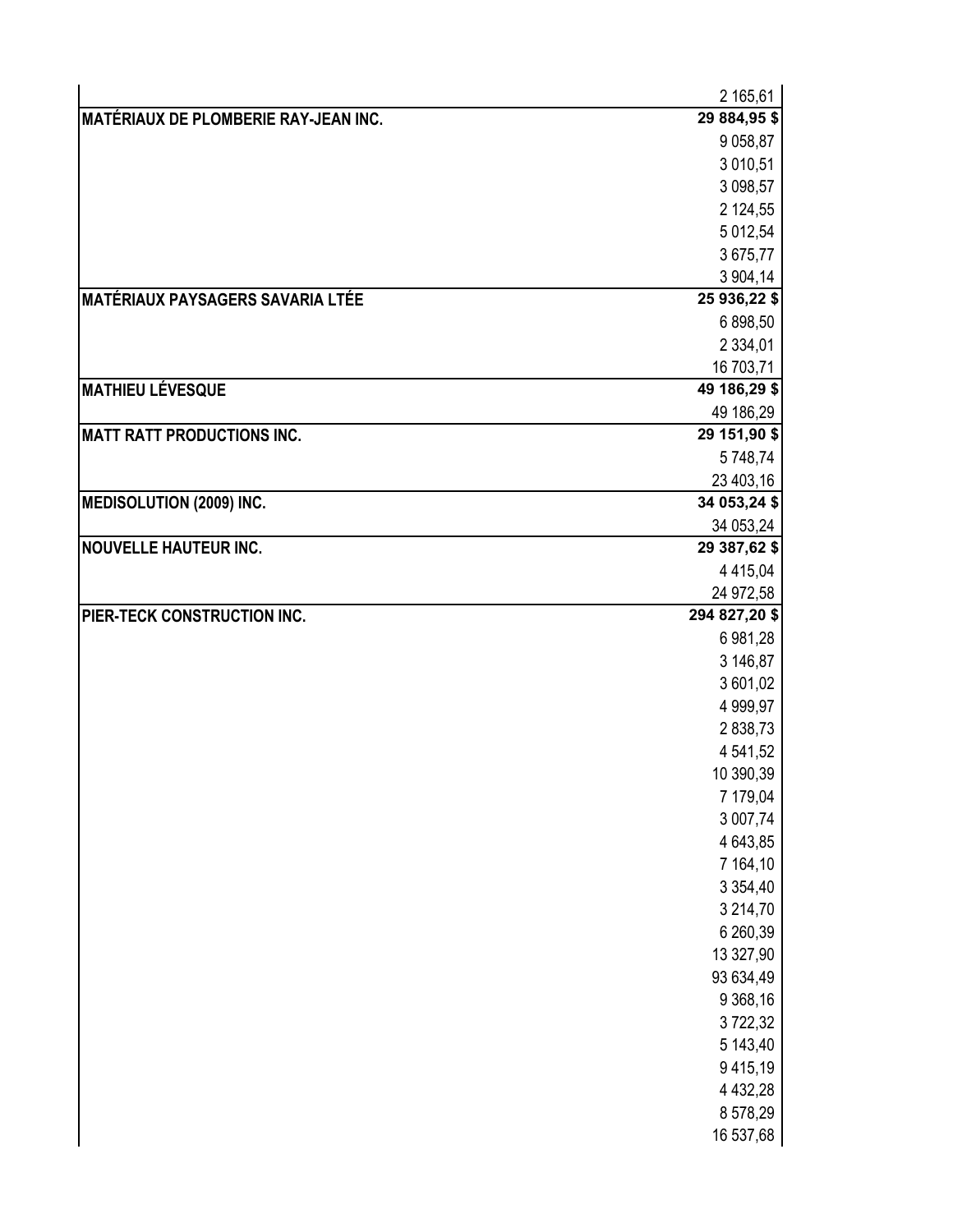|                                             | 2 553,02        |
|---------------------------------------------|-----------------|
|                                             | 21 815,10       |
|                                             | 3731,51         |
|                                             | 3 079,61        |
|                                             | 2 471,96        |
|                                             | 3 3 0 5, 5 3    |
|                                             | 19 742,34       |
|                                             | 2644,42         |
| POMERLEAU INC.                              | 1 379 700,00 \$ |
|                                             | 1 379 700,00    |
| <b>PRECISE PARKLINK INC.</b>                | 35 121,57 \$    |
|                                             | 13 667,23       |
|                                             | 21 454,34       |
| PRODUITS D'ENTREPOSAGE PEDLEX LTEE          | 40 582,51 \$    |
|                                             | 15 693,11       |
|                                             | 24 889,40       |
| <b>PROMOTIONS PLUS</b>                      | 49 361,06 \$    |
|                                             | 3 2 3 3 , 10    |
|                                             | 46 127,96       |
| <b>QUÉBÉCOR MÉDIA VENTES</b>                | 40 866,72 \$    |
|                                             | 40 866,72       |
| QUEBECOR MEDIA VENTES / QUÉBÉCOR MÉDIA INC. | 30 898,24 \$    |
|                                             | 28 598,74       |
|                                             | 2 2 9 5 0       |
| QUINCAILLERIE NOTRE-DAME DE ST-HENRI        | 34 134,48 \$    |
|                                             | 5 170,43        |
|                                             | 2873,23         |
|                                             | 3 119,76        |
|                                             | 5 170,43        |
|                                             | 10 161,48       |
|                                             | 2 566,46        |
|                                             | 2 207,38        |
|                                             | 2 865,31        |
| <b>RACICOT CHANDONNET LTÉE</b>              | 171 206,57 \$   |
|                                             | 63 212,53       |
|                                             | 107 994,04      |
| RÉAL PAUL ARCHITECTE INC.                   | 1 043 485,04 \$ |
|                                             | 5740,41         |
|                                             | 7 085,55        |
|                                             | 468 661,12      |
|                                             | 48 504,99       |
|                                             | 42 137,73       |
|                                             | 18 463,80       |
|                                             | 7 453,97        |
|                                             | 4 8 5 4 , 8 1   |
|                                             | 8 8 6 7, 4 3    |
|                                             | 11 262,85       |
|                                             |                 |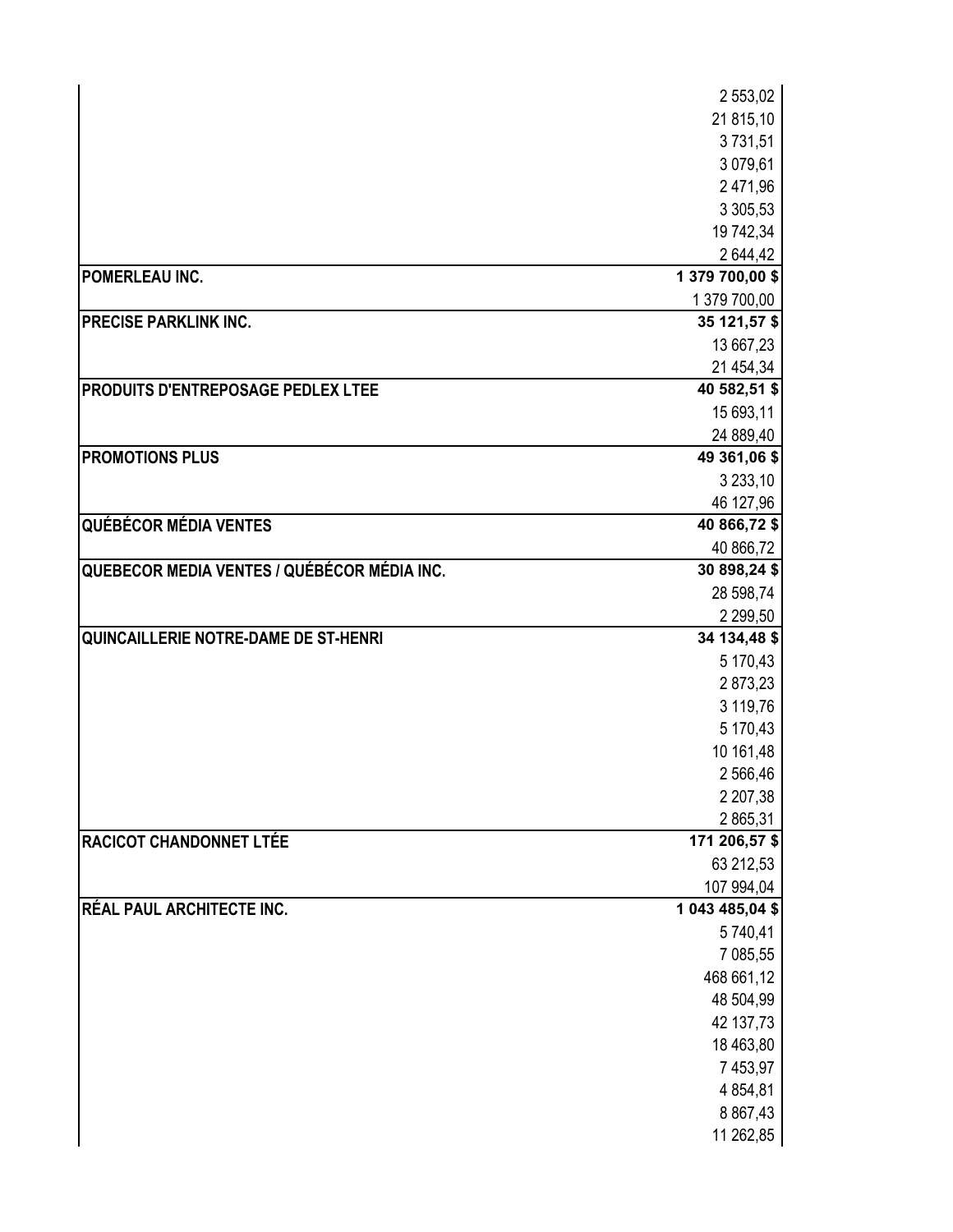|                                      | 61 666,81                 |
|--------------------------------------|---------------------------|
|                                      | 20 096,18                 |
|                                      | 85 850,38                 |
|                                      | 25 698,34                 |
|                                      | 10 736,58                 |
|                                      | 141 731,10                |
|                                      | 72 551,70                 |
|                                      | 2 121,29                  |
| <b>RIOPEL DION ST-MARTIN INC.</b>    | 83 369,77 \$              |
|                                      | 2 586,94                  |
|                                      | 2621,42                   |
|                                      | 21 092,16                 |
|                                      | 57 069,25                 |
| SECURMAX SYSTÈME INTÉGRÉ DE SÉCURITÉ | 34 405,65 \$              |
|                                      | 2 003,80                  |
|                                      | 3 866,49                  |
|                                      | 24 066,38                 |
|                                      | 2 2 3 4, 4 9              |
| SENTERRE ENTREPRENEUR GÉNÉRAL INC.   | 2 2 3 4, 4 9              |
|                                      | 74 303,77 \$<br>74 303,77 |
| <b>SERVICES D'ARBRES PRIMEAU INC</b> | 218 238,30 \$             |
|                                      | 6 476,25                  |
|                                      | 11 020,64                 |
|                                      | 30 625,89                 |
|                                      | 53 841,35                 |
|                                      | 4 666,25                  |
|                                      | 8 897,63                  |
|                                      | 21 924,00                 |
|                                      | 9 0 26,69                 |
|                                      | 2 085,36                  |
|                                      | 5 065,22                  |
|                                      | 12 328,19                 |
|                                      | 4 979,57                  |
|                                      | 14 979,23                 |
|                                      | 8 8 3 7, 8 3              |
|                                      | 10 996,49                 |
|                                      | 4 205,78                  |
|                                      | 8 281,93                  |
| SIGNEL SERVICES INC.                 | 35 510,91 \$              |
|                                      | 2 300,07                  |
|                                      | 23 409,94                 |
|                                      | 5 213,40                  |
|                                      | 4 587,50                  |
| <b>SNC LAVALIN INC.</b>              | 361 047,46 \$             |
|                                      | 17 168,62                 |
|                                      | 60 239,72                 |